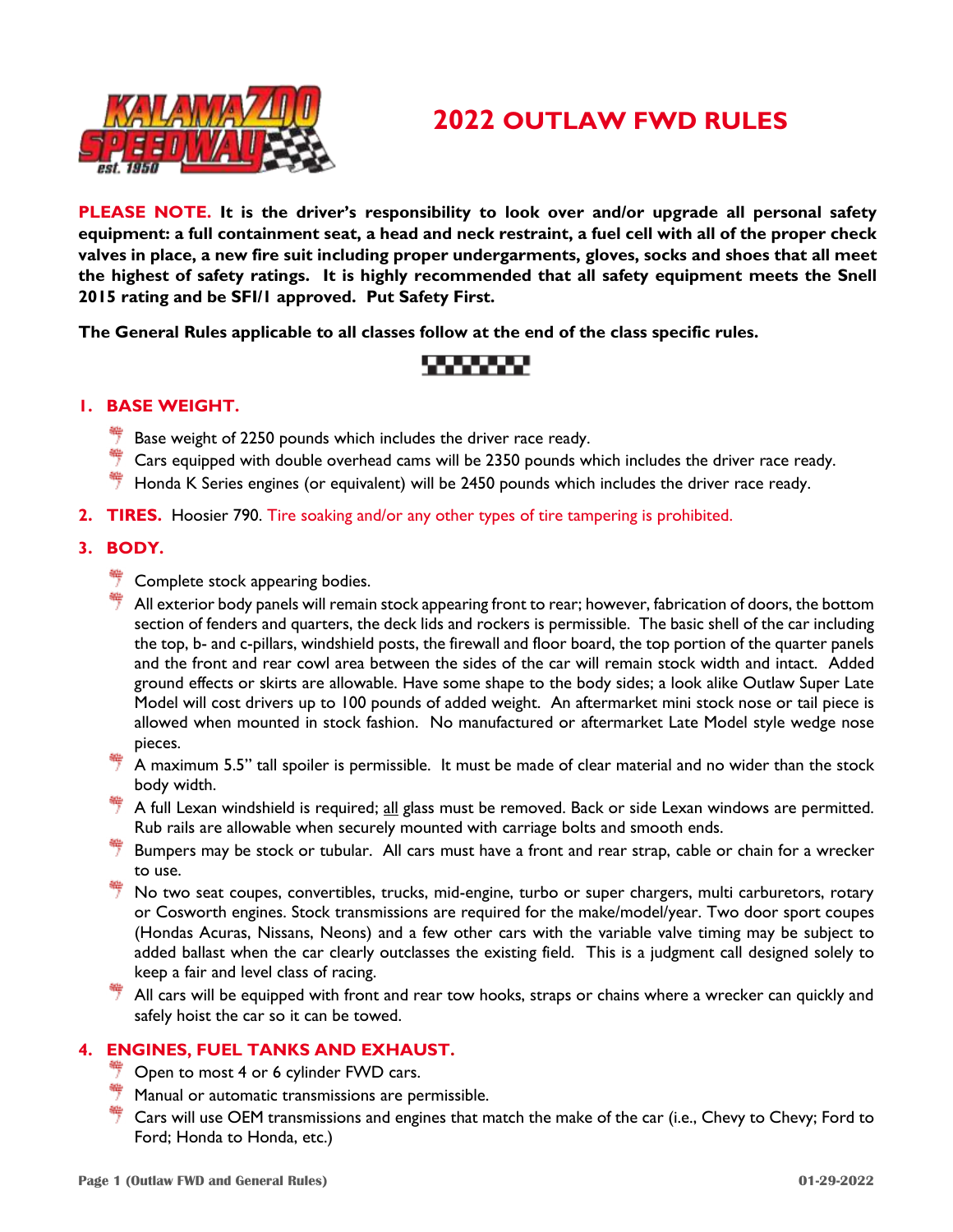- Factory fuel injection is required. Aftermarket intake is permissible for single overhead cam engines only; all double overhead cam engines are required to run a stock intake. No fabricated manifold plenums allowed.
- All exhaust systems will exit below the car; the maximum exhaust tubing size is 2.5".
- If the stock gas tank is located ahead of the rear axle, it may remain in place as is. Double check the gas lines and the tank straps, replace them if they are worn. All stock tanks located behind the rear end must be replaced and relocated in the forward area of the trunk. Drivers may use a stock tank that is in good condition or highly recommended would be an 8-15 gallon racing approved fuel cell. All external tanks must have a metal frame to hold the tank in place and must be strapped in place securely. Looping a few lengths of plumbers' strap is not sufficient. If the tank is in the trunk area, the entire rear firewall must be patched with sheet metal so that none of the trunk area is visible from inside the driver's cockpit. All aftermarket fuel pumps are required to have a kill switch for fuel pump shut off located in plain sight in the window opening behind the driver.

#### **5. WHEELS.**

- $\frac{1}{3}$  Stock wheels or 7" wide safety wheels.
- $\overset{\text{\tiny def}}{=}$  Maximum tread width is 75".
- $\frac{44}{7}$  Oversized I" lug nuts are required.
- $*$  All wheel weights must be removed from both the inside and outside of all wheels.

### **6. COCKPIT.**

- Full stock steel floorboard and front firewall. All holes in the floorboard and front firewall must be covered securely with sheet metal. Both front and rear bumpers must be strapped or chained to the frame to prevent dragging.
- $\frac{4\pi}{3}$  An aluminum racing seat is required. Seats must be professionally mounted with the back of the seat secured to the horizontal back bar of the roll cage.

#### **7. STEERING AND SUSPENSION.**

- $\overset{\text{\tiny def}}{>}$  All steering and suspension will remain stock appearing, front-to-rear and side-to-side. Drivers may have a quick release steering wheel for safety and may replace a stock steering column with a collapsible column for safety. A toe clip on the gas pedal is highly recommended.
- <sup>#</sup> All struts/shocks will be stock steel with no adjustable strut valving of any kind. Slip on coil over sleeves are allowable; threaded body struts or adjustable struts are prohibited.

#### **8. SAFETY.**

- Radiator support may be built rather than using the stock core support. 1¾" round tubing maximum; no heavy square tubing or channel. Front and rear hoops are allowed for safety.
- $\frac{4}{3}$  All doors must be bolted, welded or chained shut.
- $\stackrel{\text{\tiny def}}{=}$  The rear support bars may extend rearward from the top of the cage behind the driver, angling down to the rear of the trunk area. Two bars may extend back from the middle section of the back hoop rearward. No bars may extend through the rear of the trunk area. Drivers may have an X between the two rear diagonal bars. Rear bars will be a maximum of  $1\frac{3}{4}$ " round or square tubing. The rear strut towers may be supported.
- $^{\ast\ast}$  All mirrors, upholstery, insulation inside and under the hood, carpet, tail lights and headlights, all loose trim on the exterior of the body, trailer hitches, and aftermarket add-ons must be removed from the car. Any combustible material in the driver's cockpit area must be removed.
- $\overset{\text{\tiny def}}{=}$  The original hood and trunk latches must be removed and replaced with a quick release hood pin system. Any hatchback must be solidly welded or bolted shut.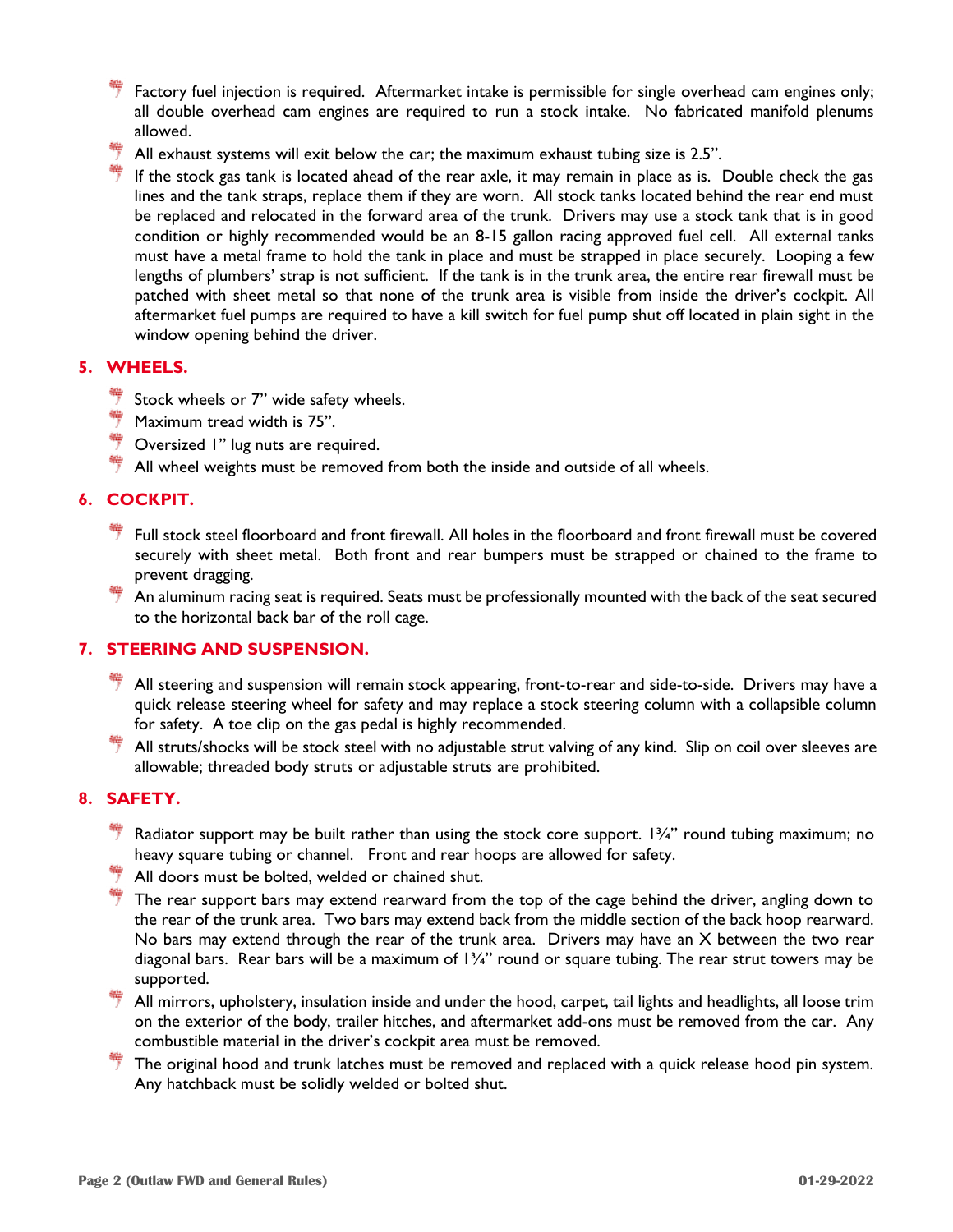Please send your tech questions or concerns to [gary@kalamazoospeedway.com](mailto:gary@kalamazoospeedway.com) and they will be forwarded to the applicable personnel for response.

,,,,,,,,



# **GENERAL RULES**

#### **I. SAFETY**

- A. It is the driver's responsibility to look over and upgrade all personal safety equipment: a full containment seat, a head and neck restraint, a fuel cell with all of the proper check valves in place, an up-to-date fire suit including proper undergarments, gloves, socks and shoes that are SFI/I approved and Snell 2015 rated are highly recommended. All cars will be equipped with a minimum 5-point seat belt harness with 3" wide belts. All belts should be properly mounted and should be no older than 3 years.
- B. A taut driver's side window net with quick release is required.
- C. Driver must be able to enter/exit both doors through window openings.
- D. Rear windows must be completely see through (no decals or lettering).
- E. An approved headrest will be located directly behind the driver's head with the driver normally seated.
- F. All roll bars near driver must be well padded.
- G. All foot boxes and firewalls (if applicable) must be steel, recommended 22 gauge minimum.
- H. All cars will have jack stands in use when anyone is working under a car.

#### **II. RACE RULES**

- A. Noise Abatement. There is a 100 decibel noise limit on all cars. NO EXCEPTIONS. All cars in all classes will have working mufflers.
- B. RACEceivers. Required for all cars in the five weekly classes. Any car found racing without a RACEceiver will be black flagged and will be done competing in that event.
- C. Transponders. It is the driver or crew's responsibility to pick up and properly secure the transponder (in a protective mounting pouch) to the car. Cars entering the track without a transponder will be black flagged and will not be allowed back on the track until the transponder is in place. Transponders must be mounted a) on the rear end of each car, b) opposite where the exhaust exits, c) in a vertical position; and, d) with the opening flap to the top. There must be no metal or suspension parts directly below the transponder.
- D. Traction Control. Traction control devices are illegal at Kalamazoo Speedway. Penalties for this infraction will be loss of earned payout for the event, loss of all points accumulated for the season, and up to a oneyear suspension from participating at the track.
- E. Tire Soaking/Tampering. Tire soaking/tampering is illegal at Kalamazoo Speedway. Routine testing of tires may occur over the course of any season. If the certified lab results show the tire sample submitted has been altered, the driver will forfeit their earned payout and points for the night the sample was taken as well as receiving a four-week suspension from participating in the next four events scheduled for that class. The driver will be fined \$500 which must be paid before being allowed to race again at Kalamazoo Speedway. If the tire sample submitted is found to be clean, all points, money and a new tire will be given to the driver. Drivers refusing to allow a tire to be confiscated by the track for testing will forfeit his/her pay and points for the night and incur a four-week suspension from participating in the next four events scheduled for that class.
- F. Specifications.
	- 1. All fuel cells in all classes will be 8" off the ground or be 100% above the frame rails. There are no exceptions. All fuel cell caps shall have the car's number on them.
	- 2. No mirrors of any kind.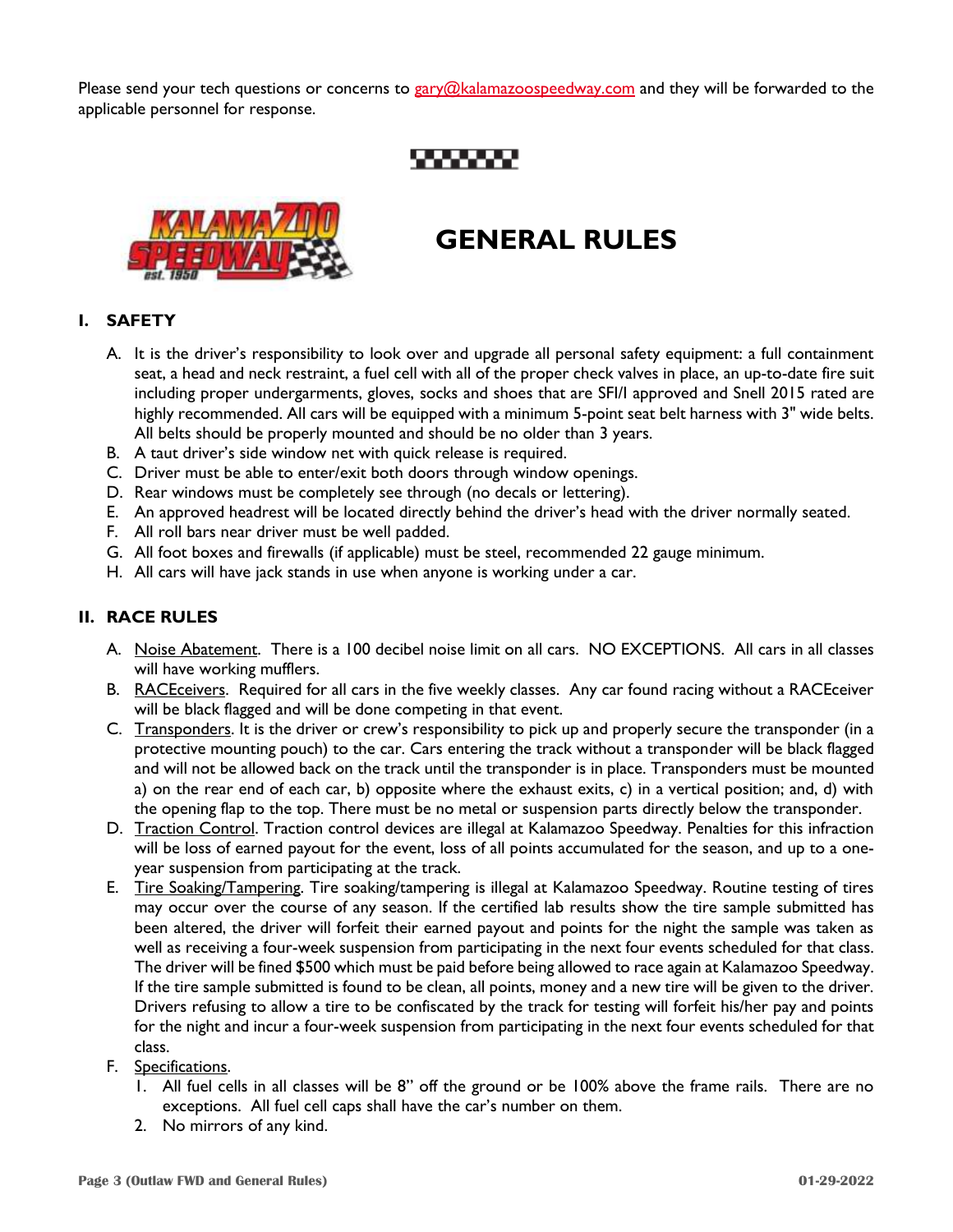- 3. Lead ballast will be painted white with the car number on each piece. No cement, mercury, or liquid style weight is allowed. All weight will be securely bolted to the car.
- 4. Drive shaft hoop required on the forward half of the drive shaft. Drive shaft must be painted either silver or white.
- 5. All cars must be equipped with a working starter.
- 6. The battery must be located behind the driver's seat. It must be securely mounted and covered.
- 7. No clip-on wheel weights of any kind; all wheel weights must be removed.
- 8. Any rub rail will have all sharp edges removed or mitered back and shall be attached with smooth fastener heads.
- 9. No antifreeze in radiators. Environmentally friendly coolant or lubricant, such as Water Wetter is allowed.
- G. Rookie of the Year. To be eligible for Rookie of the Year in any class, a driver cannot have competed in the class for more than 4 events per season over the past 5 seasons or 15 events over the previous 4 years. Drivers who have competed in a higher class for more than 4 events per season over the past 5 seasons or 15 events over the previous 4 years and moved to a lower class will not be considered for Rookie of the Year in the lower class.
- H. Radios/Electronic Communication Devices. No electronic communication devices are permitted in the car or anywhere on the driver.
- I. Entering the Track. Cars may only enter the track from the front stretch as directed by the pit steward.
- J. Accidents During a Race. If a car is involved in an accident and can no longer keep going and no extenuating circumstances exist such as smoke or fire in the cockpit, the driver must not loosen any personal safety equipment or exit the vehicle until directed to do so by safety personnel or a track official. Under no circumstance will a driver get out of their car to run down on the track to send hand gestures or throw anything at another car or person.
- K. Racing Surface Restrictions. At no time shall any non-competing member, crew member, owner or other person associated with a race car be permitted on the racing surface following the start of a race and prior to the completion of a race without the express permission of a track official. Violation may result in the car being placed at the rear of the field or disqualification. This rule is in place for crew members' safety. During a red flag or lengthy caution period, one crew member may be allowed on the track at the sole discretion of track officials.
- L. Break Out Rule. Break out times will be set prior to qualifying and typically be between two- and five-tenths of a second. If during any race a driver runs two laps under their break out time, the driver will be black flagged. If this occurs in a heat race, the driver is done for that race and the time will be reset for the feature. A driver will never be moved into the inversion; however, so the best possible starting position would be one position outside of the inversion. If this happens in a feature or last chance race, the driver must exit the track into the main infield off the backstretch and slowly drive up the make ready chute. The driver must stop until an official releases the car to rejoin the race at the tail of the field. At that point a driver is exempt from breaking out again. If any driver chooses to start at the tail of the race behind the fastest car, that driver would be exempt from breaking out.
- M. Driver and Car Changes.
	- 1. Whoever drives the first lap of any qualifying session is the registered driver of that car for the entire event. The correct driver, correct car number and the correct class must be provided at the time a transponder is picked up. If a driver misses their qualifying session and is starting scratch at the tail of a heat or feature race, that driver will be the registered driver. A driver change may be made by first notifying officials (in person) in the infield scoring tower; however, switching driving duties back and forth is not permitted.
	- 2. Driver and car changes are permitted only prior to the official start of a race. The official start of a race is when the field enters the track and goes on the front stretch. When determining the official start, one lap does not have to be completed. However, scoring for position does not begin until one green flag lap has been completed. All cars' engines must fire and run one complete lap in order to receive start money and points. After that point, no change of drivers is permitted.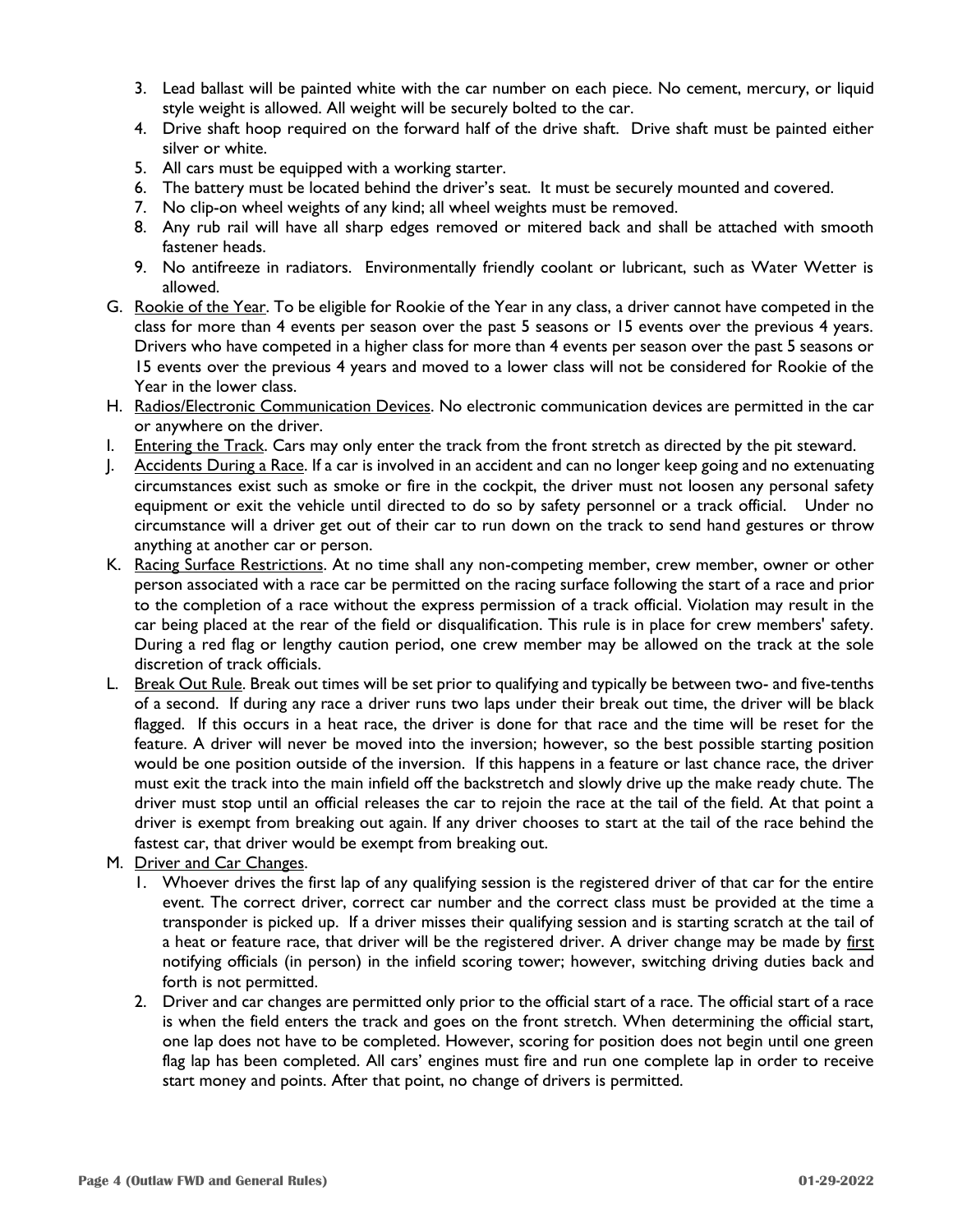- 3. Any drivers making a change will go to the tail of the field in the lesser race for which the driver/car combination is qualified (e.g., if the driver is qualified for the A Feature and the car is qualified for the Last Chance, the car with the new driver will start tail of the Last Chance). Points earned will be awarded to the driver starting the race.
- 4. Failure to notify officials of a change in driver will result in the driver of record for the car (the driver whose name is associated with the transponder for the car) and the substitute driver (when the driver is also competing in any other race during the night) losing all pay and points for the night. Both drivers will be suspended for the next night in which the class or classes are scheduled to race. If races are called off for the night when the suspension is scheduled to be served, the suspension will be served at the next night when the class or classes are scheduled to race. Should the rule be broken at the end of the season, the suspension will be served the following season.
- N. Initial Lap of a Race.
	- 1. To reduce reckless driving on the first lap of a race, if there is an obvious car/driver(s) that is the cause of the yellow flag, that car/driver(s) may be sent to the rear of the field.
	- 2. On a yellow or red flag that happens at the start of a race, any car(s) that enter the pits will go to the tail of the field, even though a full lap has not been completed. On a red flag, a driver may exit their car to check their car over; adjustments are limited to those made by the driver without any tools or assistance from anyone in the infield. The driver must be back in their car ready to go when the yellow flag comes out. Violation will result in the car being placed at the tail of the field.
- O. Group Qualifying.
	- 1. The Speedway uses group qualifying for all weekly classes.
	- 2. Any driver may only qualify one car per class. No car will be qualified by more than one driver in any class. A completed qualifying session for any driver is when the driver takes the green flag and completes one of their qualifying laps. After this point, the driver is eligible to make a driver/car change per the rules, but cannot jump in another car to requalify for that event.
- P. Changes Impacting Tech. Drivers are responsible for notifying the head tech official immediately if something is changed on the car that would put the car in a different weight category. Drivers caught under this scenario in any type of post-race tech, may lose earnings and points for the entire event. This same penalty applies to anyone changing something on their car after going through tech (changing carbs, raising spoiler height, etc.).
- Q. Drivers/Cars Not Qualifying. Generally, if any driver/car does not qualify they may start at the tail of the feature, unless there are enough cars for a last chance race, then the driver would start at the tail of the last chance. The driver will start on the tail of the fast heat as well. Final placement; however, will be at the sole discretion of track officials.
- R. Time Limits. Every race (with the exception of the main event for the program) will have a time limit of one minute per lap; however, no race will be called official before reaching the halfway point. If a race has reached its time limit and half of the race or more has been completed the next caution will end the race. Final scoring will revert back to the last completed lap with the caution car(s) being moved to the tail of their lap. If the caution is out when the time limit is reached and half of the race or more has been completed then there will be one more attempt to complete the race; the next caution will end the race if it comes before the scheduled distance. A race will not end as a result of a caution for a false start.
- S. Program Cancellations. In the event that weather or some other factor causes the program to be cancelled the following apply.
	- 1. Any race underway will be considered complete and official if it has reached the halfway point.
	- 2. Points will be given for all completed events. For example, if qualifying was complete, 2 classes had run their heats and the third class had run one of their two heats then complete points would be given for qualifying and the heat race points for the classes that completed their heat races. Heat points would not be given for the class that only completed one of their two heats.
- T. Line-Ups. If a driver refuses the official's order to take a certain position on the track (i.e., go to the tail of the field, drop back in the field, etc.), resulting in a delay of the race, s/he may be black flagged. If the actions by the driver continue to be inappropriate as seen by the race officials, that driver may lose their points and earnings for that event, as well as face a possible suspension from future racing events. If a driver fails to follow instructions to advance in the line-up following a caution, the race will return to green with the driver in the more rearward position.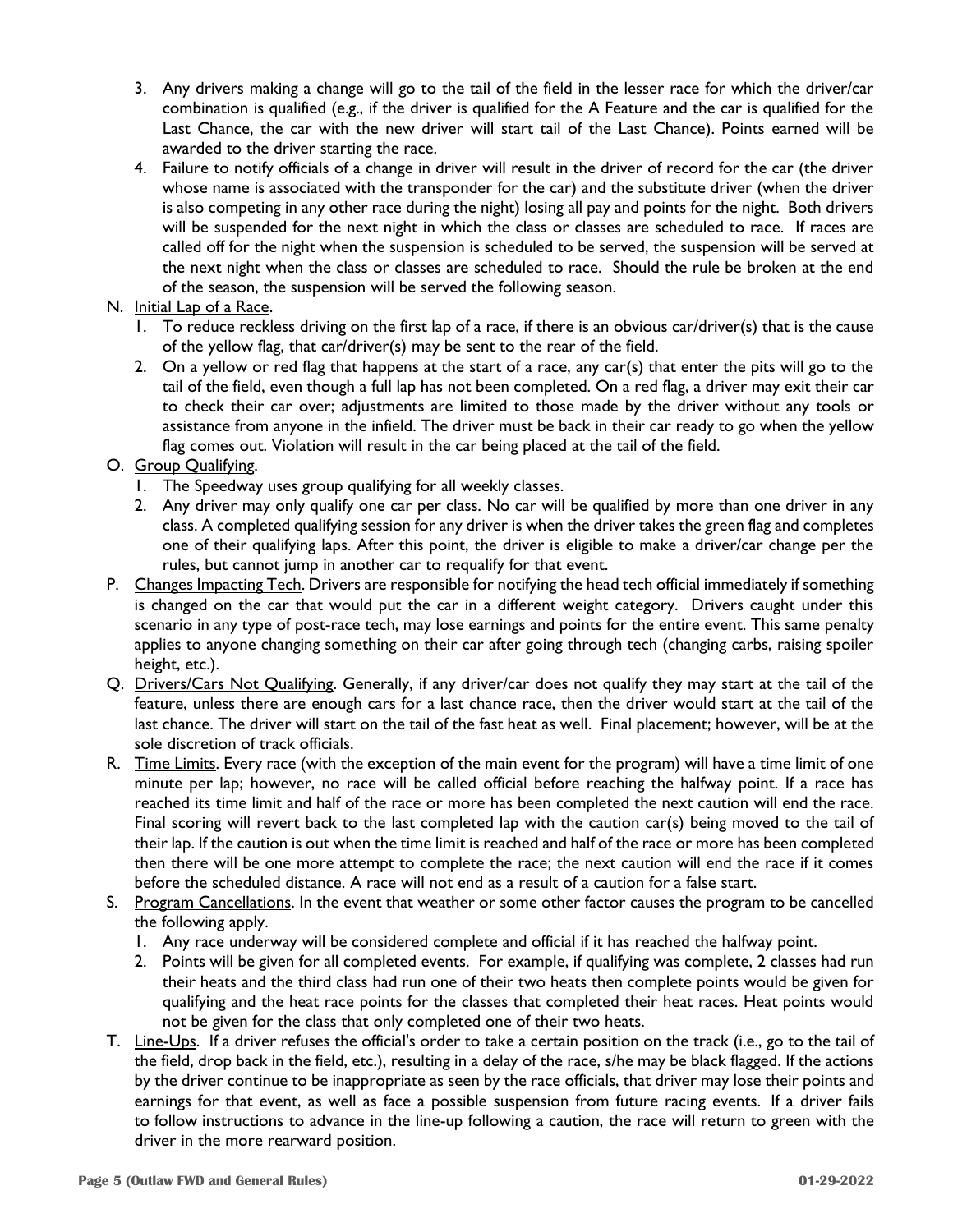#### U. Restarts.

- 1. For any lineups during the race, officials will line up cars based on the computer scoring of the cars from the most recent completed lap, unless any obvious exceptions occur (transponder didn't pick up, etc.). The car(s) causing the caution flag will be put to the tail. On the last lap and ONLY for the victory, officials will use all necessary means (scoring system, videos, photos, etc.) to determine the winner.
- 2. There is a start/restart box located in turn 4. On any start/double file restart the front row cars must be side by side when they get to the box. At that time the leader (control car) may decide to start at any time before the end of the box. If the leader gets to the end of the box and has not accelerated, the flagman will throw the green at that time. The same rules apply to single file starts, with the obvious exception being that the top two cars will not be side by side. If a driver fails to adhere to the start box rules they may be placed at the tail of the field.
- 3. For all Outlaw Super Late Model features and for other specifically designated events, restarts will be double file. The leader will choose their lane and the second place car will fill the other position on the front row. Starting with 3rd place on back odd numbered positions will line up on the inside and even numbered positions will line up on the outside. In the event there is a car being sent to the tail, a lucky dog and a car coming out of the pits, they will be lined up in that order. All cars on the lead lap will restart ahead of all lapped cars, provided they are on the track when the double up is called for by the race director. Lapped cars will line up behind the lead lap cars in the order they were running on the racetrack at the time of the caution, not necessarily in the order they were running in the race.
- V. Lucky Dog Free Pass. When the double file restart is implemented, the Lucky Dog Free Pass (Pass) will be used as well. The top running eligible lapped car at each caution will receive the Pass. A car is not eligible to receive the Lucky Dog Free Pass when, in judgment of the officials:
	- 1. The car caused the caution;
	- 2. The car was in the pit area when the caution came out; or,
	- 3. The car has been penalized with a discretionary call. In the case of a discretionary penalty, it will be made known to the competitor, at the time the discretionary penalty is imposed, that the car will not be eligible to receive the Pass to make up the penalized lap(s). Transferring the Pass will only occur when the first eligible car becomes ineligible to receive the Pass because of a discretionary penalty, because the car pitted under the caution or because the first eligible car is not in competition at the time the yellow flag is displayed. Then the Pass will be transferred to the next eligible car. There will not be a lucky dog on a false start.

In the event there is a caution car, a car coming out of the pits and a Pass car, they will be lined up in that order.

- W. Caution Following Checkered. In the event that one or more cars cross the finish line and receive the checkered flag and then a caution comes out, the race will be considered complete. The race will then be scored as follows:
	- 1. The cars that have crossed the finish line and received the checkered flag will be scored in the order they crossed the line;
	- 2. The cars that did not cross the line before the caution lights came on will revert back to the last completed lap for their scoring (provided they cross the line under caution and take the checkered flag) with the exception of the car(s) that caused the caution and/or any car that did not maintain a reasonable speed on the last lap.
	- 3. Car(s) directly involved in the caution will be placed on the tail of the lap they were running.

#### X. Scoring of Ties.

- 1. Ties in qualifying will be broken as follows:
	- a. Driver with the highest 2022 driver point standings (except on opening night, where a tie will be broken by the 2021 driver point standings).
	- b. Coin flip (2 drivers) or a blind draw (3 or more drivers).
- 2. Ties in the point standings will be broken as follows:
	- a. Number of feature wins, 2nd place finishes, etc.
		- b. Number of qualifying 1st places, 2nd places, etc.
		- c. Number of heat race wins, 2nd place finishes, etc.
		- d. Coin flip (2 drivers) or blind draw (3 or more drivers).